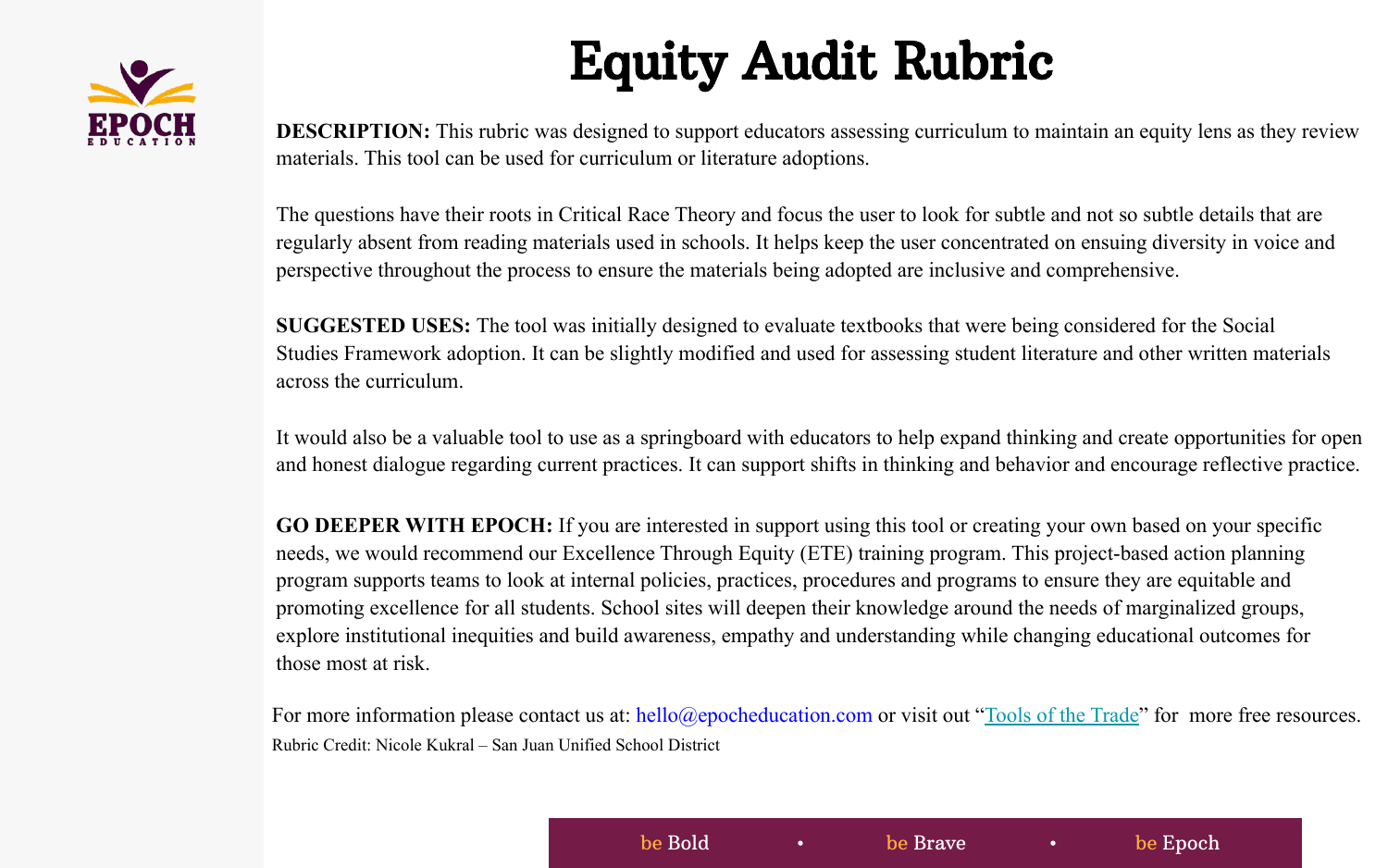

## **Equity Audit Rubric - Social Science Materials Adoption Equity Evaluation**

| Characteristic                                                                                                                                          | Acceptable                                                                                                                                                                                                      | Approaching                                                                                                                                                                      | Concerning                                                                                                                                                                                                                  | <b>Very Problematic</b>                                                                                                                                                                                                                                       |
|---------------------------------------------------------------------------------------------------------------------------------------------------------|-----------------------------------------------------------------------------------------------------------------------------------------------------------------------------------------------------------------|----------------------------------------------------------------------------------------------------------------------------------------------------------------------------------|-----------------------------------------------------------------------------------------------------------------------------------------------------------------------------------------------------------------------------|---------------------------------------------------------------------------------------------------------------------------------------------------------------------------------------------------------------------------------------------------------------|
| The authors of the materials represent<br>diverse bckgrounds and perspectiv                                                                             | All of the following groups are<br>represented in the authorship panels:<br>Women<br>People of color<br>LGBTQ people<br>People with<br>disabilities<br>Representation extends beyond<br>"tokenism"              | Most of the following groups are<br>represented in the authorship panels:<br>Women<br>People of color<br>LGBTQ people<br>People with disabilities                                | A token person or two who belong(s) to the<br>following groups is/are represented on the<br>authorship panel:<br>Women<br>People of color<br>LGBTQ people<br>People with disabilities                                       | The entire panel is<br>exclusively white and male                                                                                                                                                                                                             |
| People of color and other diverse<br>communities are central to the narrative.<br>rather than (literally) marginalized in the<br>periphery of the pages | The main copy tells rich stories<br>throughout every unit, chapter, and<br>section about the historical<br>contributions of diverse<br>communities.<br>Peripheral materials add to the<br>richness of the text. | There are stories about the historical<br>contributions of diverse communities in every<br>chapter and unit.<br>Peripheral materials include more examples<br>than the main text | There are one or two examples of<br>diverse communities in each<br>chapter.<br>The stories take up very little physical<br>space in the main copy.                                                                          | There are very few<br>examples of historical<br>contributions of<br>diverse communities<br>in the text.<br>Examples of diverse<br>communities are primarily<br>left to the notes, margins,<br>sidebar coverage, captions,<br>and/or supplemental<br>materials |
| People of color and other diverse<br>communities "tell" their own stories in<br>these materials                                                         | Wherever possible, the stories about<br>diverse people are told in their own<br>words (e.g. through primary sources<br>or other tools and narratives that are<br>authored by people with diverse<br>identities) | There are some primary sources from the<br>perspective of diverse individuals and<br>communities included throughout the<br>materials                                            | There are only a few examples of primary<br>sources written by diverse individuals<br>orcommunities<br>A significant portion of the primary source<br>documents included in the materials are still<br>authored by whitemen | The stories about diverse<br>individuals are primarily told<br>through the textbook<br>author's words (in the main<br>copy of the text or in the<br>sidebar material)<br>These authors are primarily<br>white men                                             |
|                                                                                                                                                         |                                                                                                                                                                                                                 | be Bold<br>$\bullet$                                                                                                                                                             | be Brave<br>$\bullet$ .                                                                                                                                                                                                     | be Epoch                                                                                                                                                                                                                                                      |